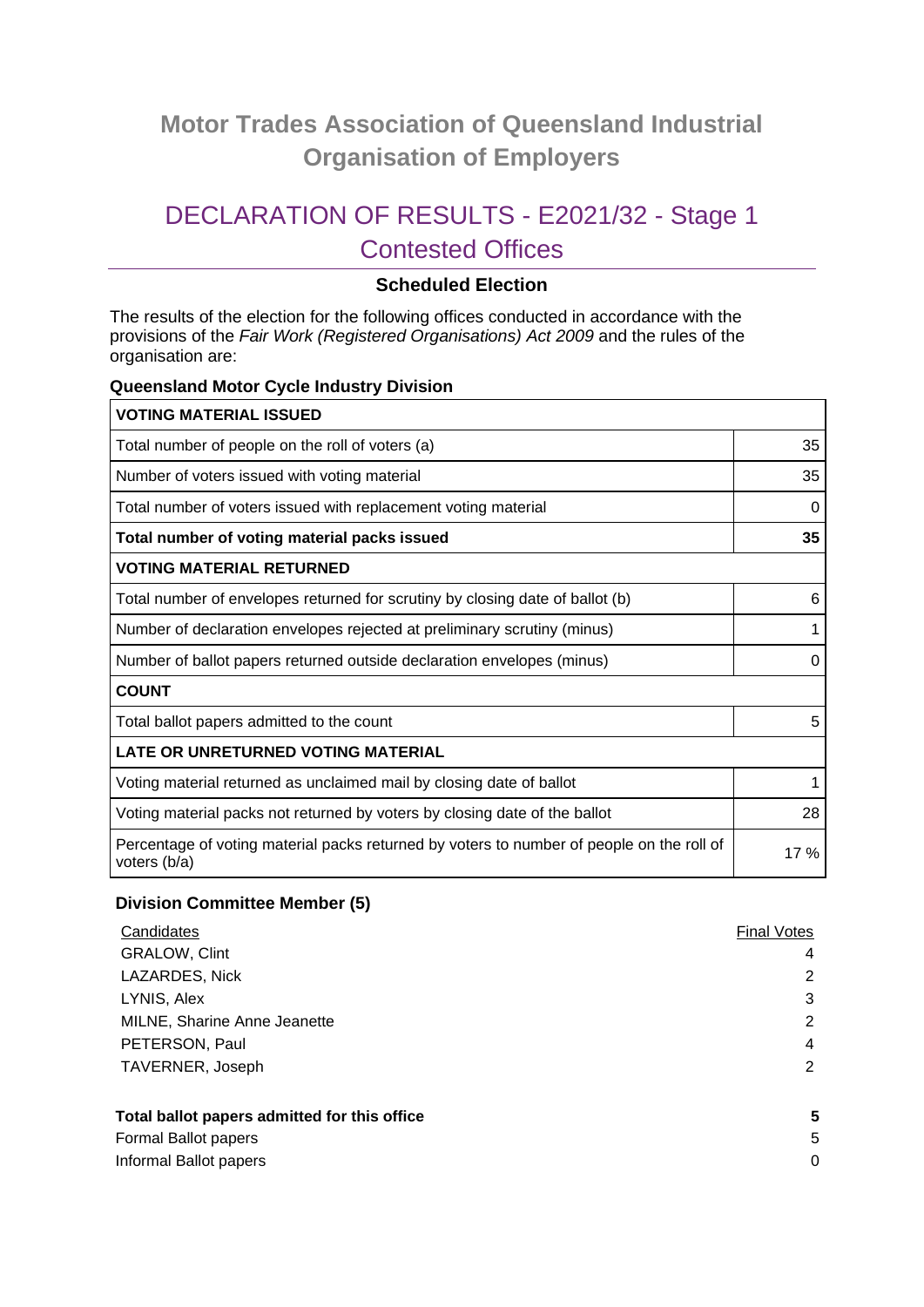I declare the following elected: **Order Elected** and **Order Elected** 

- PETERSON, Paul
- GRALOW, Clint
- LYNIS, Alex
- TAVERNER, Joseph
- LAZARDES, Nick

Catherine Budrodeen Returning Officer Telephone: 02 9375 6366 Email: <u>IEBevents@aec.gov.au</u> 12/05/2022



1

1

3

4

5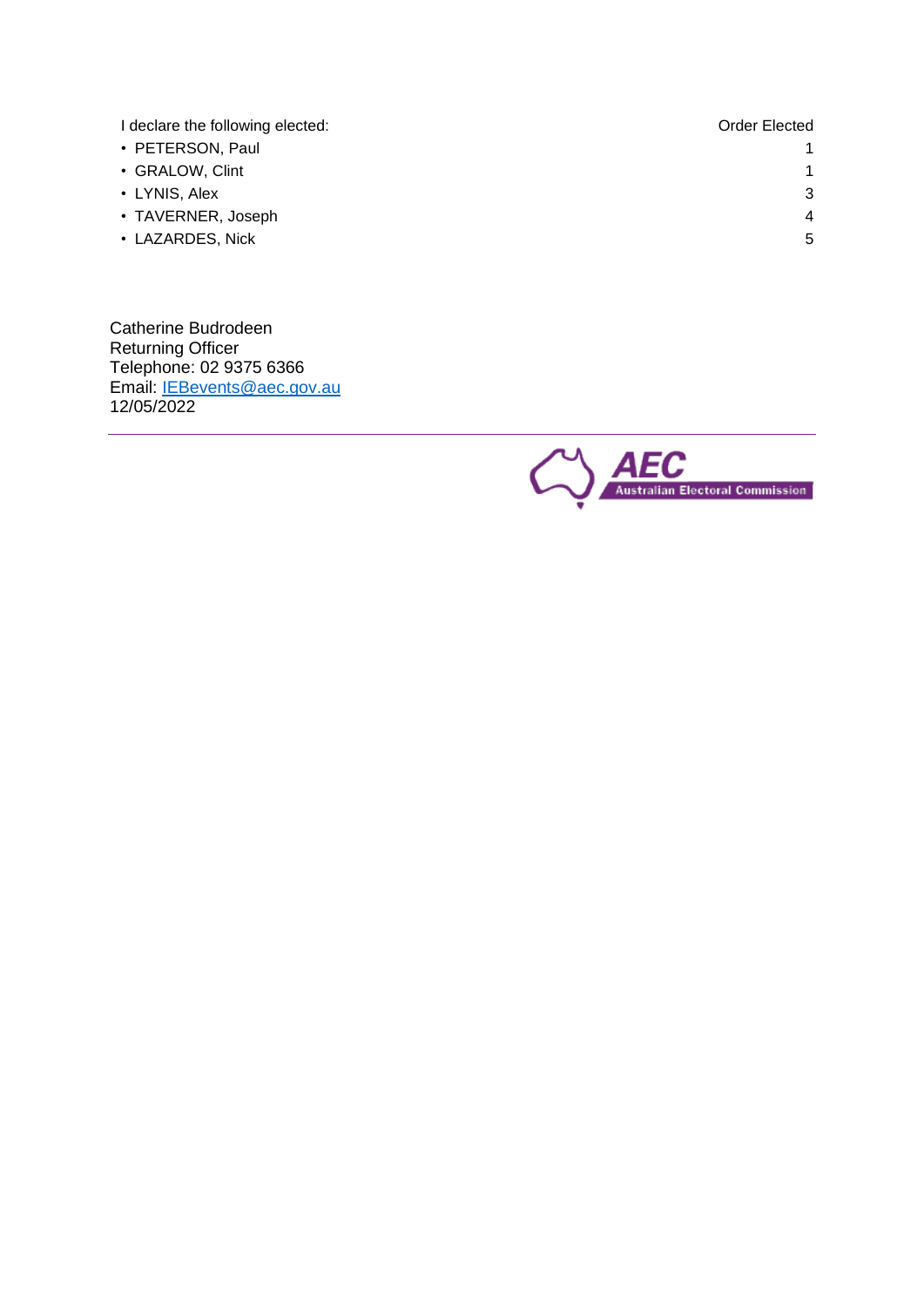# **Motor Trades Association of Queensland Industrial Organisation of Employers** DECLARATION OF RESULTS - E2021/32 - Stage 1 Uncontested Offices

# **Scheduled Election**

The results of the election for the following offices conducted in accordance with the provisions of the *Fair Work (Registered Organisations) Act 2009* and the rules of the organisation are:

# **Queensland Farm and Industrial Machinery Dealers Division**

## **Division Committee Member (5)**

**Candidates** HANCOX Shari JORDAN Cameron SOMMERFELD Bruce

## **Tyre and Undercar Division Queensland**

# **Division Committee Member (5)**

**Candidates** CRIPPS Sandy HART Michael HAYES Josh SIMMONS Paul

## **Australian Automobile Dealers Association Queensland**

## **Division Committee Member (5)**

**Candidates** BONNICI Michael IRELAND Richard PRIDDEY Samantha ROBERTSON James

## **Automotive Engineers Division**

## **Division Committee Member (10)**

**Candidates** BAILLS Craig BLACKBURNE Fionna DODGE Mark FAIRBANKS Rob FRANGIOSA Angelo HOMAN Gary LYONS Brad MANIETTA Graeme WEBER Michael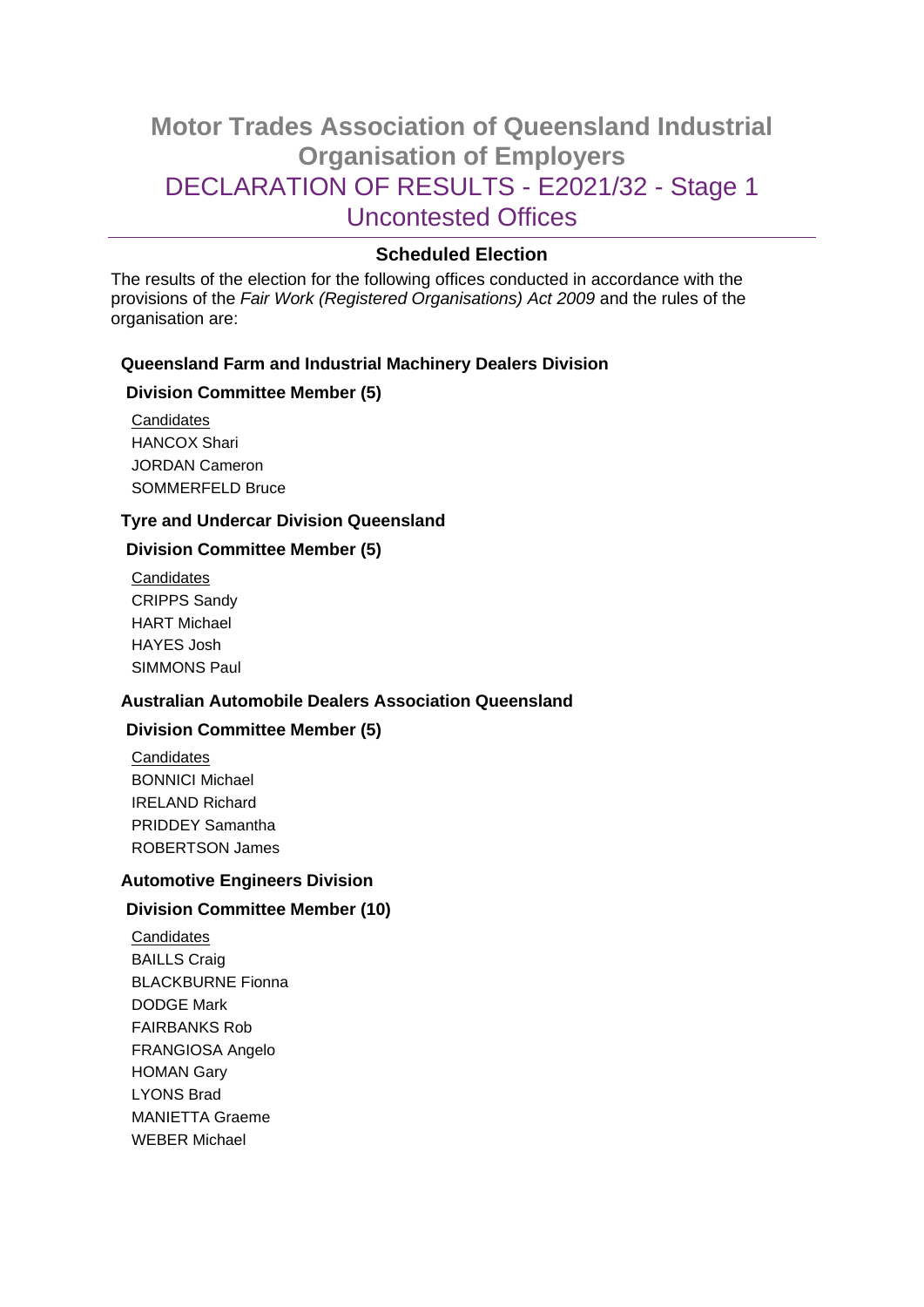## **National Auto Collision Alliance**

# **Division Committee Member (6)**

**Candidates** CHESTERFIELD Ben CONTARINO Nick MCCARTHY Andrea MOFFATT Melanie WOODRIFF Joe

# **Northern District**

## **District Representative (1)**

**Candidates** PETHER Rodney

As the number of nominations accepted did not exceed the number of positions to be filled, I declare the above candidates elected.

Catherine Budrodeen Returning Officer Telephone: 02 9375 6366 Email: IEBevents@aec.gov.au 14/04/2022

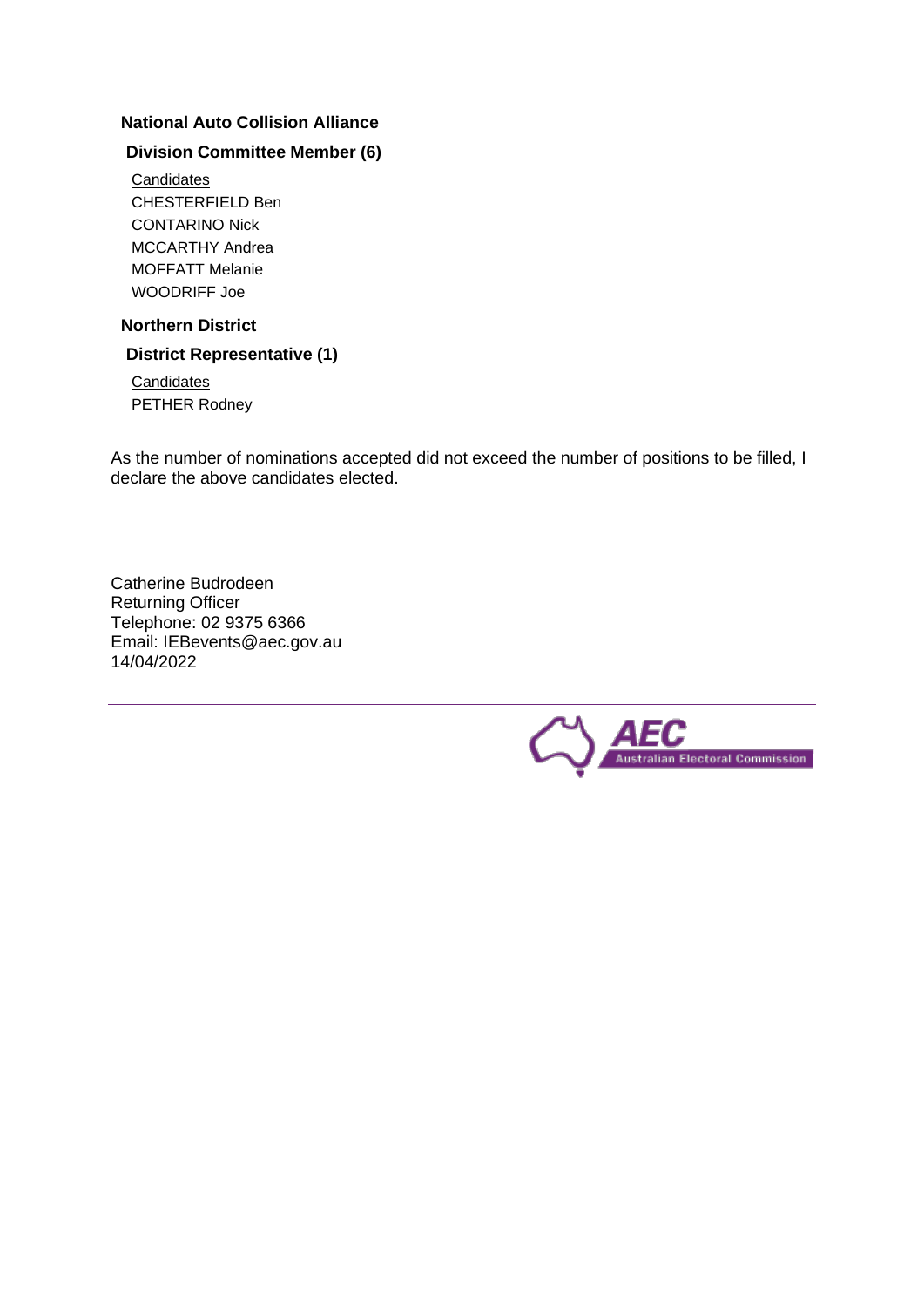

**Australian Government Registered Organisations Commission** 

# DECISION

Fair Work (Registered Organisations) Act 2009 s.189—Arrangement for conduct of an election

# Motor Trades Association of Queensland Industrial Organisation of Employers

(E2021/32)

MR STEENSON SYDNEY, 13 APRIL 2021

Arrangement for conduct of election.

[1] On 24 February 2021 the Motor Trades Association of Queensland Industrial Organisation of Employers lodged with the Registered Organisations Commission prescribed information for an election to fill the following offices:

| Division Committee Member - Queensland Farm and Industrial Machinery Dealers Division<br>(QFIMDD) | (5)  |
|---------------------------------------------------------------------------------------------------|------|
| Division Chairman (QFIMDD)                                                                        | (1)  |
| Division Vice-Chairman (QFIMDD)                                                                   | (1)  |
| Division Secretary (QFIMDD)                                                                       | (1)  |
| Division Committee Member - Queensland Motor Cycle Industry Division (QMID)                       | (5)  |
| Division Chairman (QMID)                                                                          | (1)  |
| Division Vice-Chairman (QMID)                                                                     | (1)  |
| Division Secretary (QMID)                                                                         | (1)  |
| Division Committee Member - Tyre and Undercar Division Qld (TUDQ)                                 | (5)  |
| Division Chairman (TUDQ)                                                                          | (1)  |
| Division Vice-Chairman (TUDQ)                                                                     | (1)  |
| Division Secretary (TUDQ)                                                                         | (1)  |
| Division Committee Member - Australian Automobile Dealers Association Queensland                  |      |
| (AADA(QLD))                                                                                       | (5)  |
| Division Chairman (AADA(QLD))                                                                     | (1)  |
| Division Vice-Chairman (AADA(QLD))                                                                | (1)  |
| Division Secretary (AADA(QLD))                                                                    | (1)  |
| Division Committee Member - Automotive Engineers Division (AED)                                   | (10) |
| Division Chairman (AED)                                                                           | (1)  |
| Division Vice-Chairman (AED)                                                                      | (1)  |
| Division Secretary (AED)                                                                          | (1)  |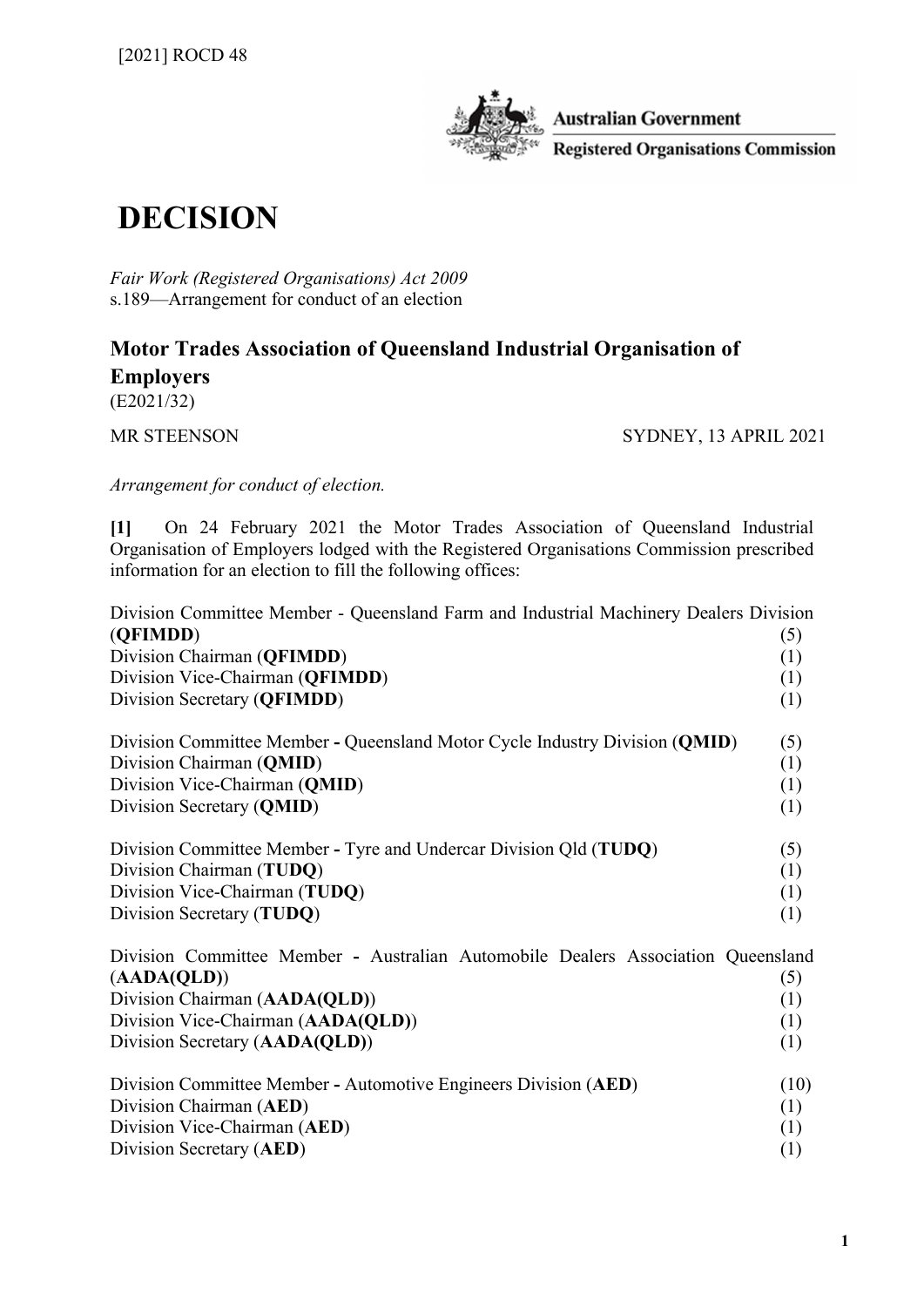| Division Committee Member - National Auto Collision Alliance (NACA) | (6) |
|---------------------------------------------------------------------|-----|
| Division Chairman (NACA)                                            | (1) |
| Division Vice-Chairman (NACA)                                       | (1) |
| Division Secretary (NACA)                                           | (1) |
| District Representative Northern District                           | (1) |
| MTA Queensland Chairman                                             | (1) |
| MTA Queensland Vice-Chairman                                        | (1) |

[2] Changes to the organisation's rules were certified by the Fair Work Commission on 23 December 2020 in matter R2020/184.<sup>1</sup> The effect of these changes was to extend the current two-year terms of office for Division, District, and Executive offices by one year. This election is therefore for those offices which were the subject of election E2018/39.

[3] The offices which were the subject of E2019/14 will be due for election in 2022. Thereafter, all offices will revert to two-year terms.

[4] I am satisfied that an election for the abovenamed offices is required to be held under the rules of the organisation and, under subsection 189(3) of the Fair Work (Registered Organisations) Act 2009, I am making arrangements for the conduct of the election by the Australian Electoral Commission.



DELEGATE OF THE COMMISSIONER

Printed by authority of the Commonwealth Government Printer

PR351894

<sup>1</sup> [2020] FWCD 6282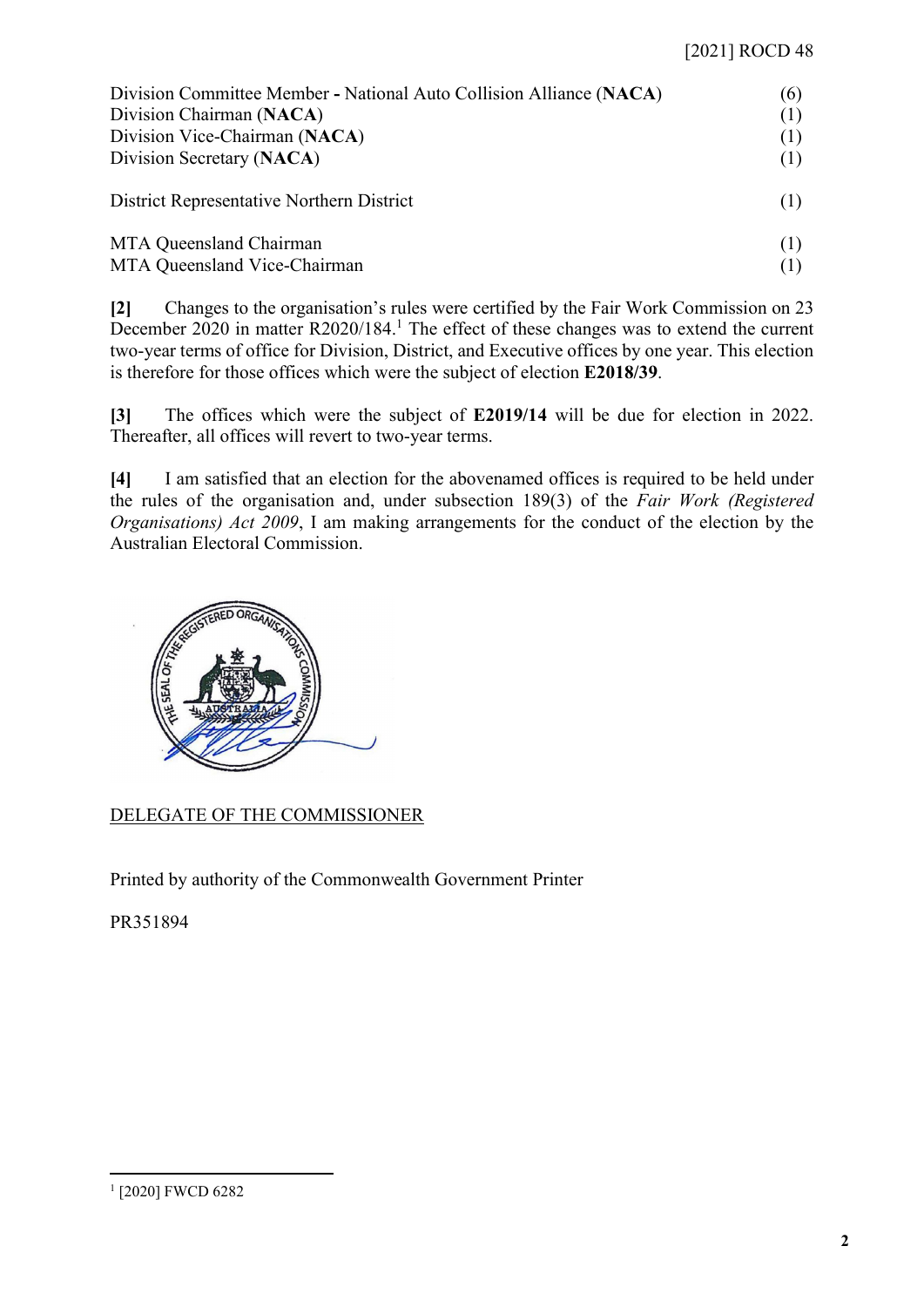# **Notice and Statement of Prescribed Information for an Election**

I, James William George Robertson, being the Secretary of Motor Trades Association of Queensland, Industrial Organisation of Employers (MTA Queensland), make the following statement:

I am the Secretary of the Motor Trades Association of Queensland, Industrial Organisation of Employers (MTA Queensland),

I am authorised to lodge the following prescribed information concerning forthcoming elections in the Queensland Branch of the Motor Trades Association of Queensland, Industrial Organisation of Employers, and

I confirm that the following information is being lodged under subsection 189(1) of the *Fair Work (Registered Organisations) Act 2009.*

Il dr

Signed:

Dated: 23/02/2021

#### **Offices/Positions**

| A | Queensland Farm and Industrial Machinery Committee QFMIDD (5)<br>Queensland Farm and Industrial Machinery Chairman (1)<br>Queensland Farm and Industrial Machinery Vice Chairman (1)<br>Queensland Farm and Industrial Machinery Secretary (1)                                                         |
|---|--------------------------------------------------------------------------------------------------------------------------------------------------------------------------------------------------------------------------------------------------------------------------------------------------------|
|   | Queensland Motor Cycle Industry Division QMID (5)<br>Queensland Motor Cycle Industry Division Chairman (1)<br>Queensland Motor Cycle Industry Division Vice Chairman (1)<br>Queensland Motor Cycle Industry Division Secretary (1)                                                                     |
|   | Tyre and Undercar Division Qld Committee TUDQ (5)<br>Tyre and Undercar Division Qld Chairman (1)<br>Tyre and Undercar Division Qld Vice Chairman (1)<br>Tyre and Undercar Division Qld Secretary (1)                                                                                                   |
|   | Australian Automobile Dealers Association Queensland Committee<br>$AADA(QLD)$ (5)<br>Australian Automobile Dealers Association Queensland Chairman (1)<br>Australian Automobile Dealers Association Queensland Vice Chairman (1)<br>Australian Automobile Dealers Association Queensland Secretary (1) |
|   | Automotive Engineers Division Committee AED (10)<br>Automotive Engineers Division Chairman (1)<br>Automotive Engineers Division Vice Chairman (1)<br>Automotive Engineers Division Secretary (1)                                                                                                       |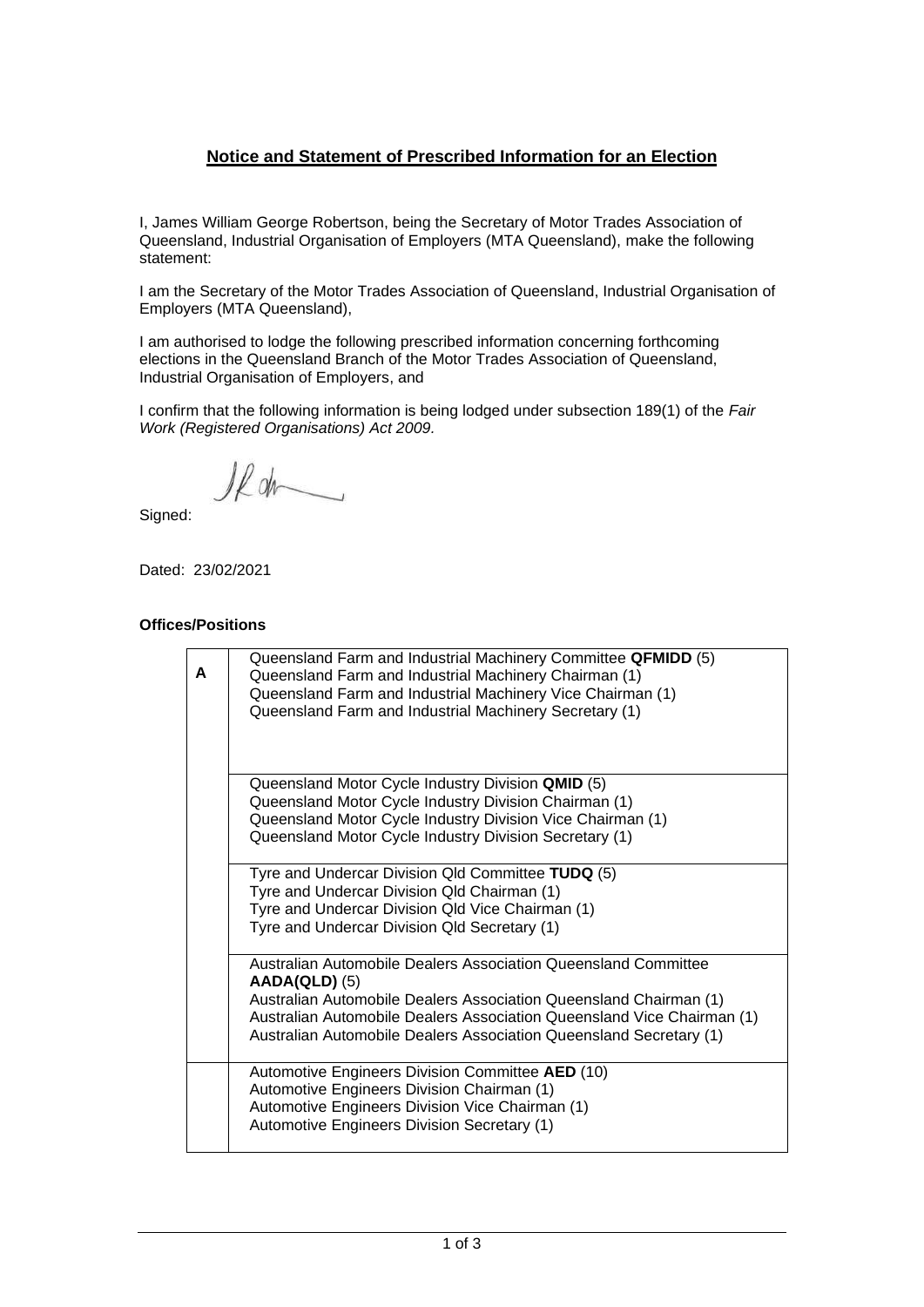| National Auto Collision Alliance Committee NACA (6) |
|-----------------------------------------------------|
| National Auto Collision Alliance Chairman (1)       |
| National Auto Collision Alliance Vice Chairman (1)  |
| National Auto Collision Alliance Secretary (1)      |
|                                                     |

| - B | District Representative Northern District (1) |
|-----|-----------------------------------------------|
| ΙC  | MTA Queensland Chairman (1)                   |
|     | MTA Queensland Vice Chairman (1)              |

#### **Reasons for election:**

■ Election for offices and positions marked A, B and C respectively is required as the terms of office are due to expire in the normal course of events under the rules of the organisation.

#### **Elected by Direct Vote:**

- Division Committee Member;
- District Representatives; and

#### **Elected by Collegiate Vote:**

- **Division Chairman, Vice Chairman and Secretary**
- **MTA Queensland Board Secretary**

#### **Elected by:**

- The electorate for the direct voting system for A:
	- o Committee is the whole of each Division
	- o Chairman, Vice Chairman and Secretary of each Division the collegiate electoral system is by and from the Elected Committee Representatives
- The electorate for the direct voting system for B is by and from the Members in each District
- The electorate for collegiate electoral system for C is by and from the Elected Industry Chairman and District Representatives